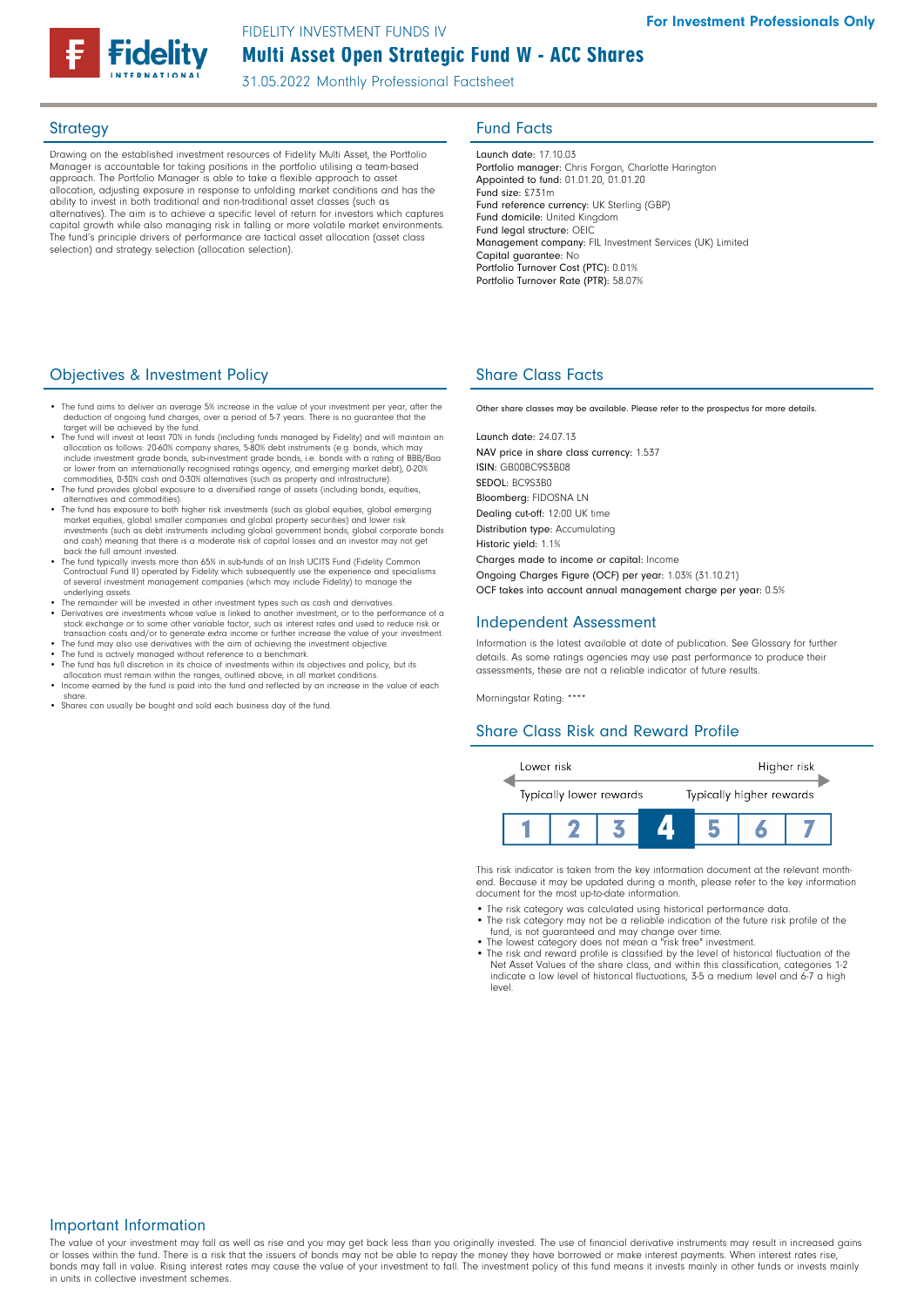FIDELITY INVESTMENT FUNDS IV

Multi Asset Open Strategic Fund W - ACC Shares

31.05.2022 Monthly Professional Factsheet

Past performance is not a reliable indicator of future results. The fund's returns can be affected by fluctuations in currency exchange rates.

### Performance Comparator(s)

Comparative index IA Mixed Investment 20-60% shares

The fund has no formal benchmark.

The comparative index (the relevant Investment Association peer group) is shown for comparative purposes only.



Cumulative performance in GBP (rebased to 100) Performance for 12 month periods in GBP (%)



Performance is shown for the last five years (or since launch for funds launched within that period).

### Performance for calendar years in GBP (%)



# Volatility & Risk (3 years)

| Annualised Volatility: fund (%) | 8.65 | <b>Annualised Alpha</b>       | 2.07 |
|---------------------------------|------|-------------------------------|------|
| <b>Relative Volatility</b>      | 0.95 | Beta                          | 0.92 |
| Sharpe Ratio: fund              | 0.55 | Annualised Tracking Error (%) | 2.03 |
| Sharpe Ratio: index             | 0.32 | Information Ratio             | 0.93 |
|                                 |      | R <sup>2</sup>                | 0.95 |

Calculated using month-end data points. Definitions of these terms can be found in the Glossary section of this factsheet.

# Performance to 31.05.22 in GBP (%)

|                         |                          |        |            |        |      |      | Since     |
|-------------------------|--------------------------|--------|------------|--------|------|------|-----------|
|                         | 1m                       | 3m     | <b>YTD</b> | 1vr    | 3yr  | 5yr  | 24.07.13* |
| Fund cumulative growth  | 0.1                      | $-0.6$ | $-3.0$     | 0.0    | 16.0 | 20.8 | 53.7      |
| Index cumulative growth | $-0.5$                   | $-0.9$ | $-5.6$     | $-2.6$ | 9.9  | 12.8 | 40.7      |
| Fund annualised growth  | $\sim$                   | $\sim$ | $\sim$     | 0.0    | 5.1  | 3.9  | 5.0       |
| Index annualised growth | $\overline{\phantom{a}}$ | $\sim$ | $\sim$     | $-2.6$ | 3.2  | 2.4  | 3.9       |

Source of fund performance and volatility and risk measures is Fidelity. Performance is excluding initial charge. Basis: bid-bid with income reinvested, in GBP, net of fees. \*Performance commencement date.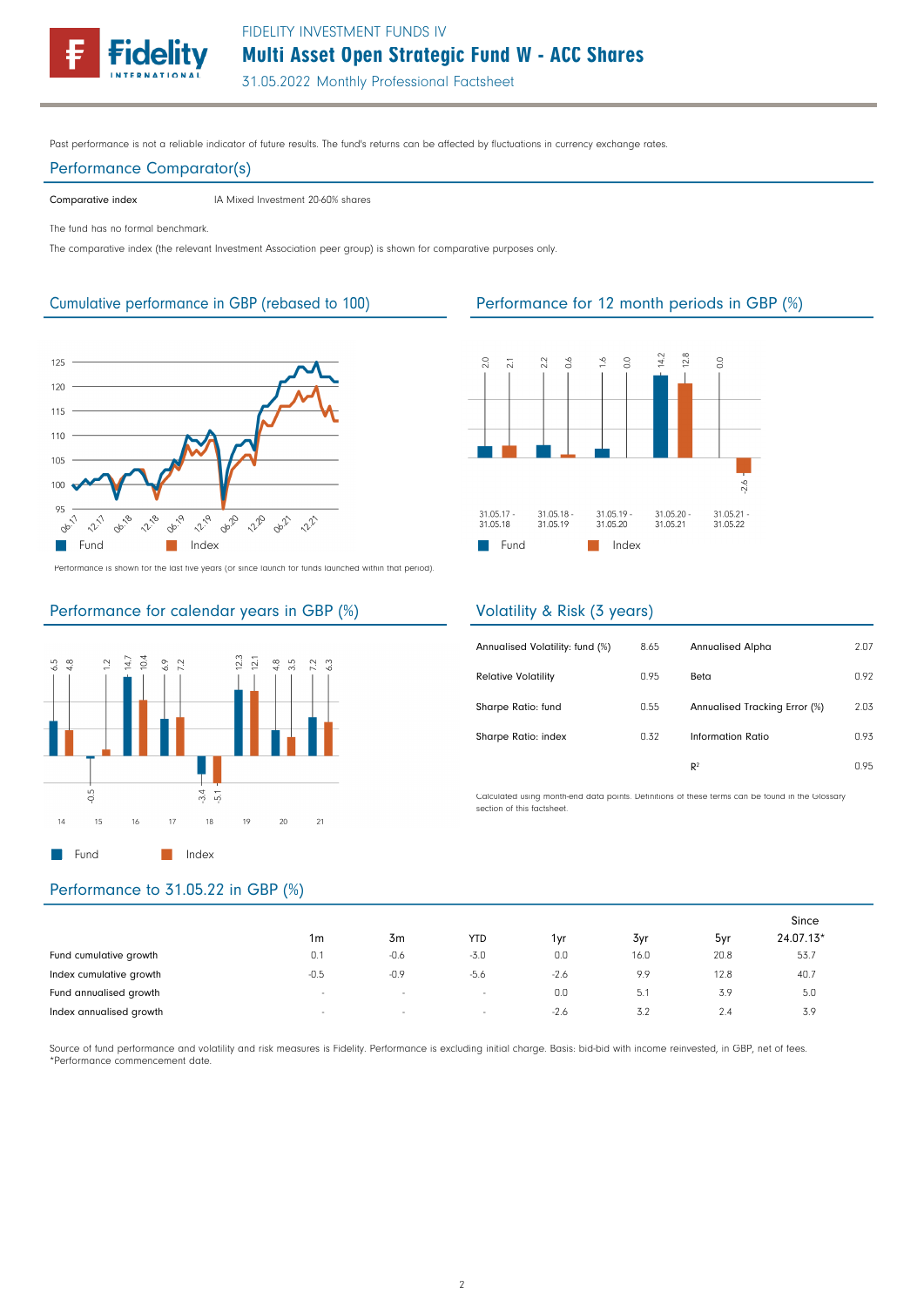

31.05.2022 Monthly Professional Factsheet

### Introduction

This factsheet contains information about the composition of the fund at a particular point in time. It aims to help you understand how the fund manager is positioned to achieve the fund's objectives.

The asset class breakdown displays the totals for funds, as well as other investments (which could include derivatives), in each category. Where derivatives are held, their contribution to the total is included on an exposure basis – ie an amount equivalent to the value that would have been invested in a fund to produce an equivalent holding. Where derivatives are used they may cause fund totals to exceed 100% (although very minor differences could be attributable to rounding).

The Top Allocations table shows the manager's choice of individual funds and other investments (including derivatives and cash held as a strategic investment). Derivatives are shown on an exposure basis.



| Growth Assets             | 42 N |
|---------------------------|------|
| <b>Hedging Assets</b>     | 346  |
| Diversifying Assets       | 187  |
| Cash and Other Strategies | 82   |
| Uninvested Cash & Other   | n n  |
|                           |      |

## Breakdown by Asset Class (% TNA) Breakdown within Asset Class (% TNA)

| Asset Class               | Sub-Asset Class                 | % TNA |
|---------------------------|---------------------------------|-------|
| Growth Assets             |                                 | 42.0  |
|                           | <b>UK Equities</b>              | 15.1  |
|                           | North American Equities         | 9.5   |
|                           | <b>European Equities</b>        | 4.8   |
|                           | Pacific ex Japan Equities       | 3.7   |
|                           | Global Equities                 | 3.2   |
|                           | <b>Emerging Market Equities</b> | 3.2   |
|                           | Japan Equities                  | 2.6   |
| <b>Hedging Assets</b>     |                                 | 34.6  |
|                           | Global Aggregate Bonds          | 21.6  |
|                           | <b>US Government Bonds</b>      | 7.8   |
|                           | Gold                            | 4.4   |
|                           | Volatility                      | 0.8   |
| Diversifying Assets       |                                 | 18.7  |
|                           | Sub IG Bonds                    | 8.8   |
|                           | Absolute Return Government Bond | 5.0   |
|                           | <b>Alternatives</b>             | 3.7   |
|                           | Macro Absolute Return           | 1.2   |
|                           | Subordinated Debt               | 0.0   |
|                           | Multi-Strategy                  | 0.0   |
| Cash and Other Strategies |                                 | 8.2   |
|                           | Cash & Other Assets             | 8.2   |
| Uninvested Cash & Other   |                                 | 0.0   |
| Total                     |                                 | 103.7 |

## Top Allocations (% TNA)

| Allocation                                                                               | Sub-Asset Class            | % TNA |
|------------------------------------------------------------------------------------------|----------------------------|-------|
| Fidelity Global Aggregate Bond Fund I-ACC-<br>GBP                                        | Global Aggregate Bonds     | 18.8  |
| Fidelity UK Equity Fund I-ACC-GBP                                                        | UK Equities                | 15.1  |
| The Sterling Fund Class C Accumulating<br>Shares                                         | Cash & Other Assets        | 8.2   |
| US 10YR NOTE FUT (CBT)SEP22 TYU2                                                         | <b>US Government Bonds</b> | 78    |
| Fidelity Europe ex-UK Equity Fund I-ACC-Euro                                             | European Equities          | 7.3   |
| Fidelity Global Sub-IG Fixed Income Fund I-<br>ACC-GBP                                   | Sub IG Bonds               | 7.2   |
| Fidelity North America Equity Fund I-ACC-<br><b>USD</b>                                  | North American Equities    | 5.9   |
| Brevan Howard Absolute Return Government Absolute Return Government<br>Bond Fund A1M GBP | <b>Bond</b>                | 5.0   |
| AMUNDI PHYSICAL GOLD ETC                                                                 | Gold                       | 3.9   |
| Fidelity Alternative Listed Equity Fund I-ACC-<br>GBP                                    | Alternatives               | 3.7   |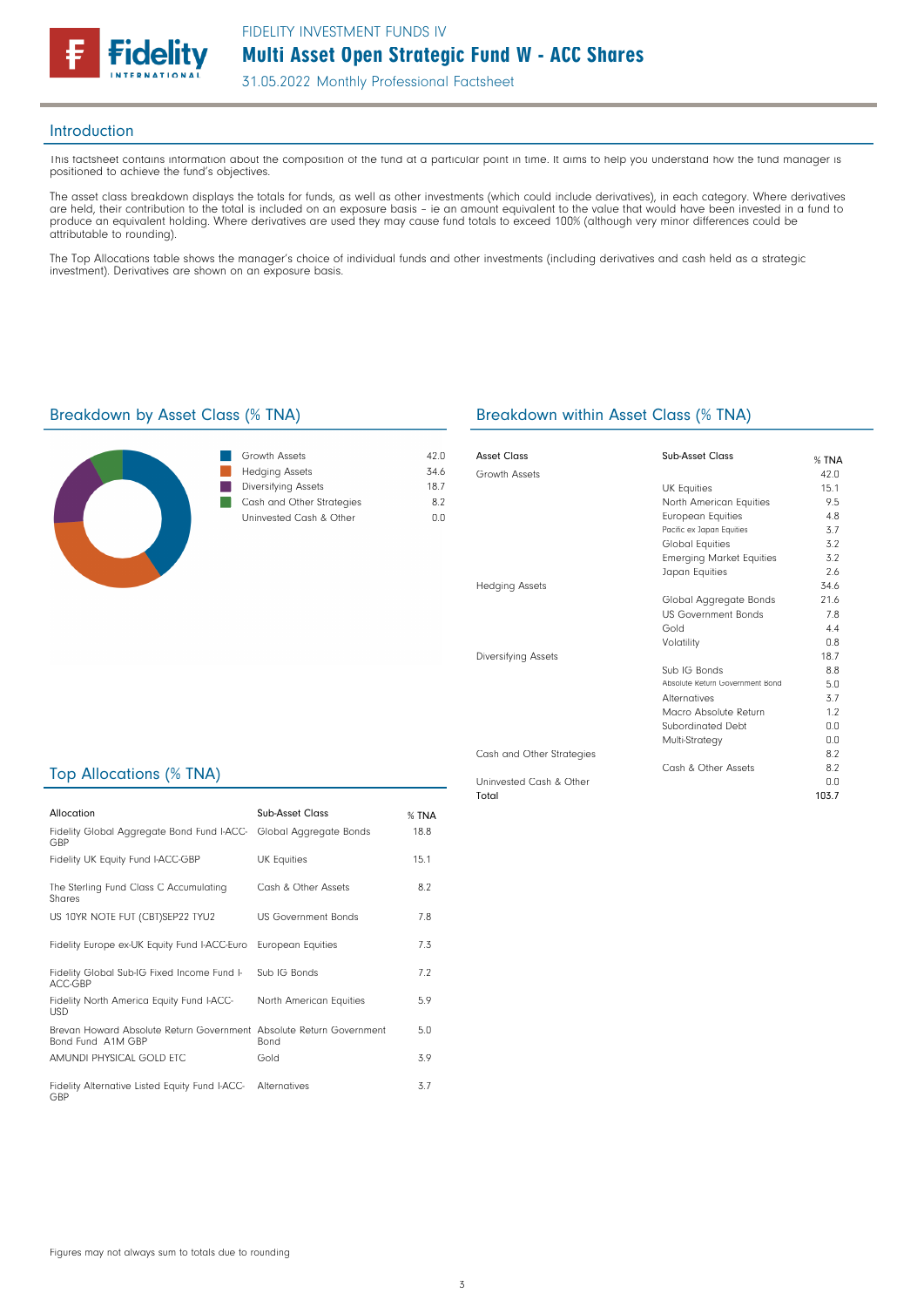

31.05.2022 Monthly Professional Factsheet

## Attribution

Performance attribution is produced in the currency shown below. For funds with multiple share classes, the attribution return reflects the aggregate performance across all the share classes. It may therefore deviate from the published return for a particular share class. When using the analysis for hedged share classes, please consider that the attribution is shown before the impact of hedging.

The contributions shown in the table are before the impact of charges. If charges are applied, their effect is captured in the "Other" category in the table and will also be reflected in the fund return.

| Currency of attribution | UK Sterling (GBP) |
|-------------------------|-------------------|
| One month return $(\%)$ | $-0.01$           |

## Contribution Summary (%)

RANKED BY ABSOLUTE PERFORMANCE CONTRIBUTION

| Sub-Asset Class                 | Performance<br>Contribution |
|---------------------------------|-----------------------------|
| European Equities               | 0.06                        |
| Pacific ex Japan Equities       | 0.05                        |
| Cash & Other Assets             | 0.05                        |
| <b>UK Equities</b>              | 0.04                        |
| Macro Absolute Return           | 0.04                        |
| <b>US Government Bonds</b>      | n <sub>0</sub>              |
| <b>Emerging Market Equities</b> | 0.03                        |
| Absolute Return Government Bond | 0.02                        |
| Japan Equities                  | 0.02                        |
| North American Equities         | 0.01                        |
| Volatility                      | 0.00                        |
| Chinese Government Bonds        | 0.00                        |
| Multi-Strategy                  | 0.00                        |
| Subordinated Debt               | 0.00                        |
| <b>Global Equities</b>          | $-0.03$                     |
| Alternatives                    | $-0.03$                     |
| Global Aggregate Bonds          | $-0.04$                     |
| Sub IG Bonds                    | $-0.12$                     |
| Gold                            | $-0.12$                     |
| Uninvested Cash and Other       | $-0.04$                     |
| Total                           | $-0.01$                     |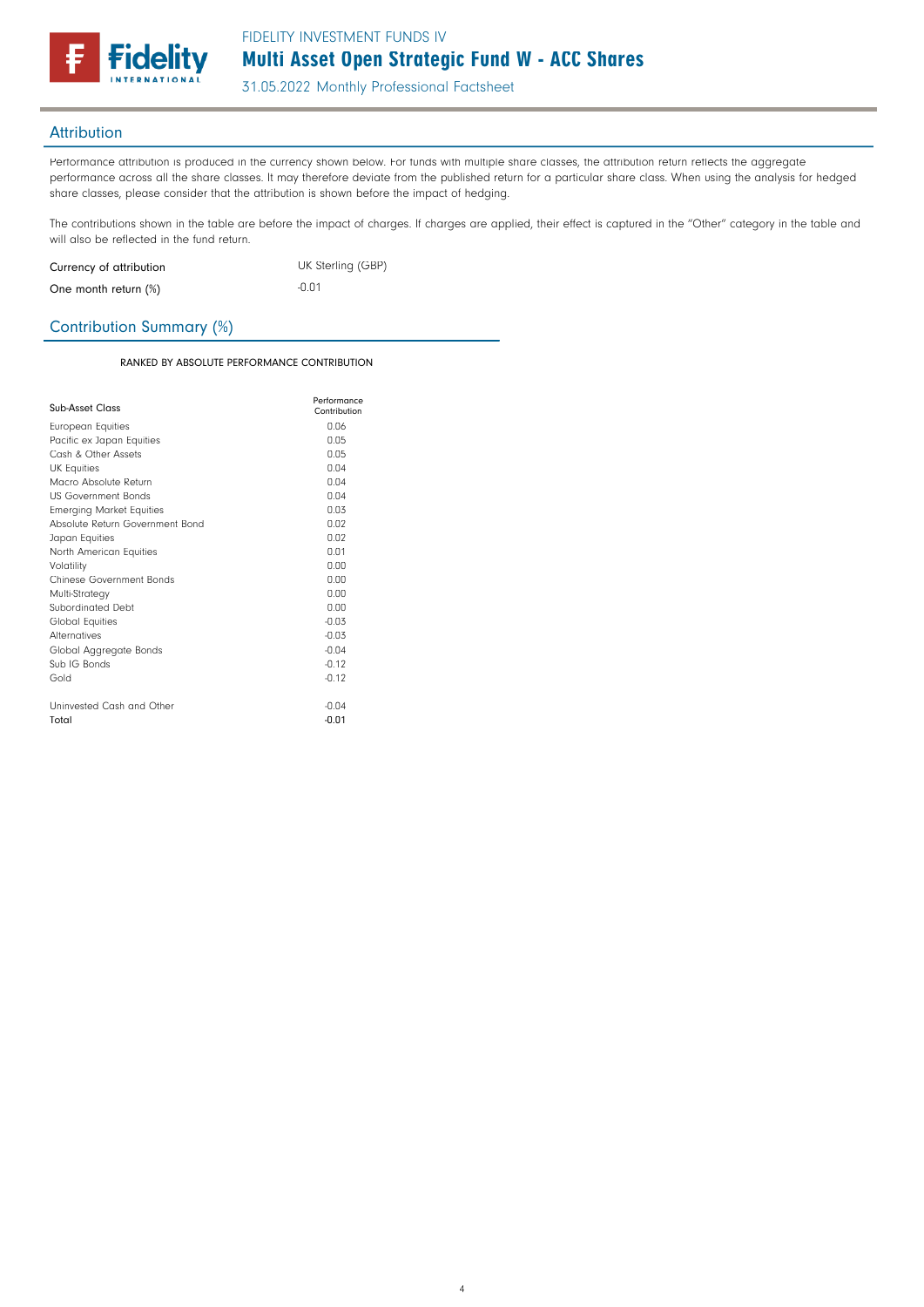# Multi Asset Open Strategic Fund W - ACC Shares

31.05.2022 Monthly Professional Factsheet

## Glossary / additional notes

**Fidelity** 

### Volatility & Risk

**Annualised volatility:** a measure of how variable returns for a fund or comparative market index have been around their historical average (also known as "standard deviation"). Two funds may<br>produce the same return over a calculation is the standard deviation of 36 monthly returns presented as an annualised number. Volatility for funds and indices are calculated independently of each other.

**Relative volatility:** a ratio calculated by comparing the annualised volatility of a fund to the annualised volatility of a comparative market index. A value greater than 1 indicates the fund has been<br>more volatile than t measure of 0.8 would mean the fund has been 20% less volatile than the index.

**Sharpe ratio:** a measure of a fund's risk-adjusted performance, taking into account the return on a risk-free investment. The ratio allows an investor to assess whether the fund is generating adequate the fund is generati

**Annualised alpha:** the difference between a fund's expected return (based on its beta) and the fund's actual return. A fund with a positive alpha has delivered more return than would be expected given its beto

**Beta:** a measure of a fund's sensitivity to market movements (as represented by a market index). The beta of the market is 1.00 by definition. A beta of 1.10 shows that the fund could be expected to<br>perform 10% better tha

**Annualised tracking error:** a measure showing how closely a fund follows the index to which it is being compared. It is the standard deviation of the fund's excess returns. The higher the fund's<br>tracking error, the higher

**Information ratio:** a measure of a fund's effectiveness in generating excess return for the level of risk taken. An information ratio of 0.5 shows the fund has delivered an annualised excess return<br>equivalent to half the

R": a measure representing the degree to which a fund's return can be explained by the returns of a comparative market index. A value of 1 signifies the fund and index are perfectly correlated. A<br>measure of 0.5 means only correlation between fund and index).

### **Ongoing charges**<br>The ongoing charge

The ongoing charges figure represents the charges taken from the fund over a year. It is calculated at the fund's financial year end and may vary from year to year. For classes of funds with fixed<br>ongoing charges, this may

The types of charges included in the ongoing charges figure are management fees, administration fees, custodian and depositary fees and transaction charges, shareholder reporting costs,<br>regulatory registration fees, Direct

undertaking. For more information about charges (including details of the fund's financial year end), please consult the charges section in the most recent Prospectus.

### Historic yield

The historic yield for a fund is based on its dividends declared over the preceding 12 months. It is calculated by summing the dividend rates declared in that period, divided by the price as at the<br>date of publication. Dec

### Sector/industry classification

**GICS:** The Global Industry Classification Standard is a taxonomy mainly used across MSCI and S&P indices in which each company is assigned by its principal business activity to one of 11 sectors, 24<br>industry groups, 69 in

**ICB:** The Industry Classification Benchmark is a taxonomy mainly used across FTSE Russell indices in which each company is assigned by its principal business activity to one of 11 industries, 20<br>supersectors, 45 sectors a

**TOPIX:** Tokyo stock Price Index, commonly known as TOPIX, is a stock market index for the Tokyo Stock Exchange (TSE) in Japan, tracking all domestic companies of the exchange's First Section. It is<br>calculated and publishe

**IPD** means the Investment Property Databank who are a provider of performance analysis and benchmarking services for investors in real estate. IPD UK Pooled Property Funds Index - All Balanced<br>Funds is a component of the

### Independent Assessment

**Scope Fund Rating:** The rating measures how well a fund has balanced risk and reward relative to its peers. The rating is based solely on performance for funds with a five year track record. Funds<br>with a shorter history a and  $F =$  poor.

**Morningstar Star Rating for Funds:** The rating measures how well a fund has balanced risk and reward relative to its peers. Star ratings are strictly based on past performance and Morningstar<br>suggests investors use them t

**Primary share class:** is identified by Morningstar when the analysis calls tor only one share class per fund to be in the peer group. It is the share class Morningstar recommends as the best proxy for<br>the portfolio for th

Portfolio Turnover Rate (PTR) and Portfolio Turnover Cost (PTC), where shown: SRDII does not define a methodology for these values; ours is as follows: PTR = (purchases of securities + sales of<br>securities) minus (subscript minus implicit costs.